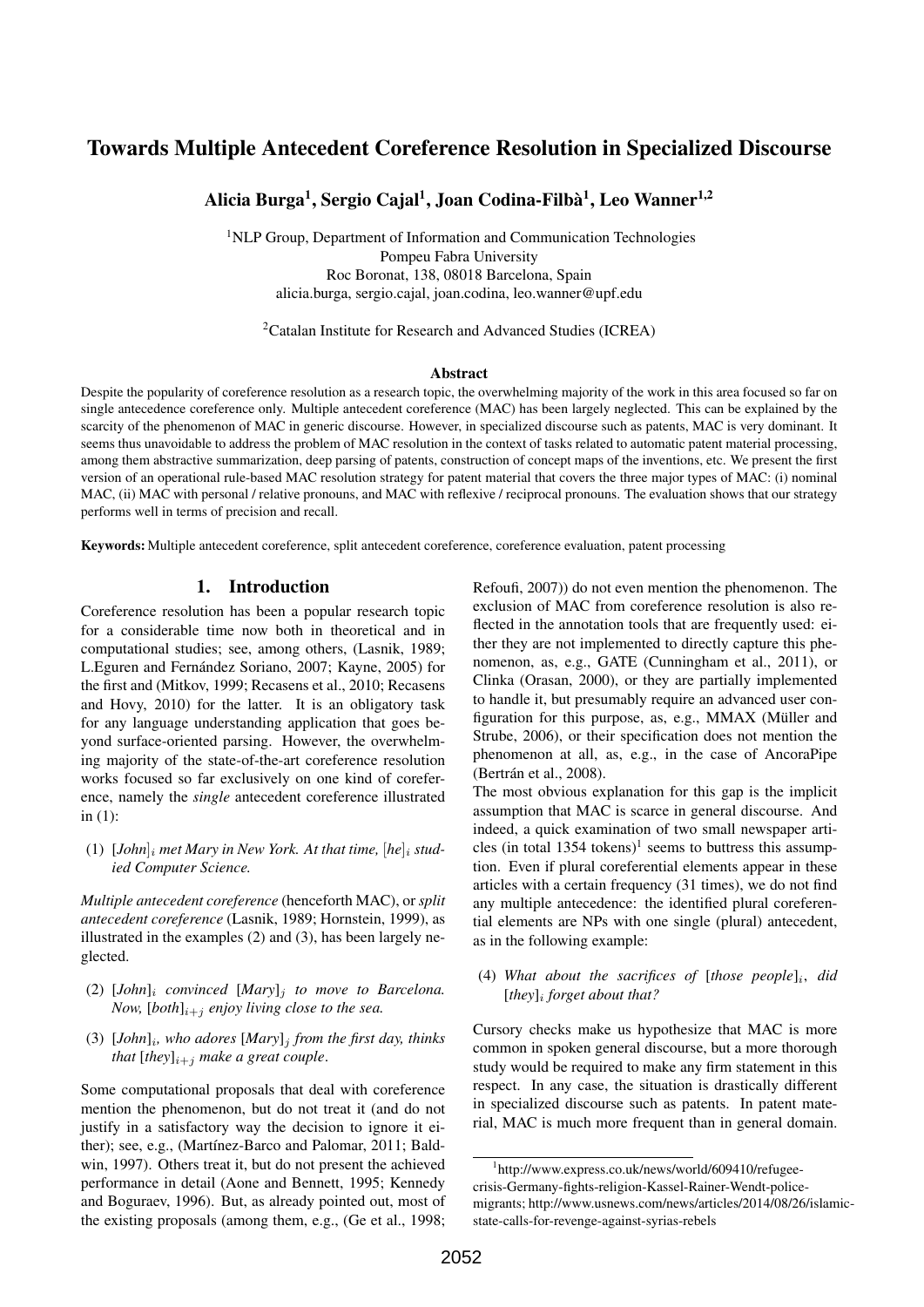Consider, for illustration, a typical example copied from a patent:

(5) *The electric circuit wherein each of the DC-to-AC converters comprises* [*a first switch*]<sub>*i*</sub> [...] *and* [*a second switch*]<sup>j</sup> [. . . ] *The electric circuit wherein* [*the first and second switches*] $_{i+j}$  *are connected* [...]

This frequency is high to an extent that makes the automatic resolution of MAC in patents a precondition for successful automatic identification of the components of an invention (and thus for the content-oriented analysis of patents–for instance, in the context of a more global task of the construction of a complete conceptual representation of an invention). Thus, to correctly represent the content of the statement *The control circuit controls the two batteries* in semantic terms of the kind control (control circuit, first battery) ∧ control(control circuit,

second battery), we need to resolve the MAC between *first battery*, *second battery* and *batteries*.

In what follows, we present a proposal for the resolution of the prominent types of MAC identified in patent material. In the next section, we introduce the phenomenon of MAC in more detail. Section 3 outlines our proposal for MAC resolution. Section 4 discusses the problem of the evaluation of the performance of MAC resolution models and presents the outcome of the evaluation of our model. Section 5, finally, draws some conclusions from the presented work and outlines the future research that we plan to carry out in order to further advance in the area of MAC resolution in patent material.

#### 2. Types of multiple antecedence

In an empirical study of patent material, we identified three major types of multiple antecedent coreference, which also coincide with the three types of referential expressions discussed in the context of the Government and Binding Theory (Chomsky, 1993; Haegeman, 1994):

Nominal: In this type of multiple antecedence, all involved elements have nominal heads. In most cases, all elements share the same head, although the non-antecedent element always carries plural; cf. (6). However, each NP may also have a different head; cf. (7). The multiple antecedents can be singular or plural.

- (6) [*The math teacher*]<sup>i</sup> *had lunch with* [*the history teacher*]<sub>j</sub>. [*Both teachers*]<sub>i+j</sub> *are old friends.*
- (7)  $[Lisa]_i$  *smiled at*  $[Bart]_j$ . [*The children*] $i+j$  *were happy.*

Given its legal and descriptive nature, the language of patents seeks to be as explicit as possible. Therefore, in the Nominal MAC, which is the most common multiple antecedent coreference in patents, the head is shared by all elements, but the antecedents are modified by their own ordinal and/or contrastive adjectives as in  $(5)$  above.<sup>2</sup>.

In general, we can state that a plural non-pronominal NP is a candidate to have more than one antecedent if the potential antecedents are outside of its sentence.<sup>3</sup>. Therefore, to cover this subcase of MAC, inter-sentential search for antecedents must be implemented.

Pronominal: In this type of multiple antecedence, the element that corefers with more than one antecedent is pronominal. The pronoun can be personal or relative, as in (9) and (10), correspondingly. $4$ 

- (9)  $[Lisa]_i$  *smiled at*  $[Bart]_i$ .  $[They]_{i+j}$  *were happy.*
- (10) [*Lisa*]<sub>i</sub> and [Bart]<sub>i</sub>, [who]<sub>i+j</sub> are siblings, like watch*ing TV together.*

A pronoun is thus a candidate to belong to a multiple antecedent configuration if there are at least two (pro)nominal phrases outside of its clause (i.e., the antecedents on one hand, and the pronoun on the other hand, are headed by different verbs). In the case of personal pronouns, the potential antecedents can be in the same sentence or in a different one, but in the case of relative clauses, they are always in the same sentence.<sup>5</sup>

Reciprocal/reflexive: This subtype of multiple antecedence involves reflexive and reciprocal pronouns (e.g., *themselves* and *each other*, respectively). When these pronouns have more than one antecedent, those are NPs. Different from previous cases, though, the antecedents always belong to the same clause as the reciprocal/reflexive pronoun:<sup>6</sup>

(11) [*Lisa*]<sub>i</sub> and [*Bart*]<sub>j</sub> smiled at [each other]<sub>i+j</sub>.

A reflexive/reciprocal pronoun is a candidate to have multiple antecedents if there are at least two NPs inside its clause (i.e., the NPs are governed by the same verb as the reciprocal/reflexive pronoun).<sup>7</sup>

#### 3. Implementation of MAC resolution

Single coreference resolution strategies can be roughly grouped into those that treat coreference as a set of binary links between mentions (such that coreference holds between two subsequent individual mentions of a concept),

<sup>5</sup>This requirement correlates with the Principle B of Government and Binding: a pronoun must be unbound in its domain.

<sup>6</sup>In the patent domain, the presence of reflexive pronouns is very limited. On the other hand, there are many reciprocal pronouns.

<sup>7</sup>Cf. Principle A of Government and Binding: an anaphora (reflexive/reciprocal pronouns) must be bound in its domain.

<sup>&</sup>lt;sup>2</sup>We refer to those adjectives as "contrastive adjectives" that are complementary to each other; consider, e.g., *top* and *bottom*, *positive* and *negative*, *anterior*, *middle* and *posterior*, etc.

<sup>&</sup>lt;sup>3</sup>This requirement is directly related to Principle C of Government and Binding, which establishes that a referential expression must be free everywhere. Given that it is possible to find a coreference between NPs of two sentences coordinated by a conjunction, we restrict our definition of sentence to the unit with just one main verb.

<sup>&</sup>lt;sup>4</sup>Even if cases that do not involve coordination, such as, e.g., in *The* [*charger*]<sub>*i*</sub> *is assembled on top of the* [*battery*]<sub>*i*</sub>. [*They*]<sub>*i+i*</sub> . . . , should also be considered in the context of Pronominal MAC, they are neither described nor taken into account in our study because they do not appear in patents.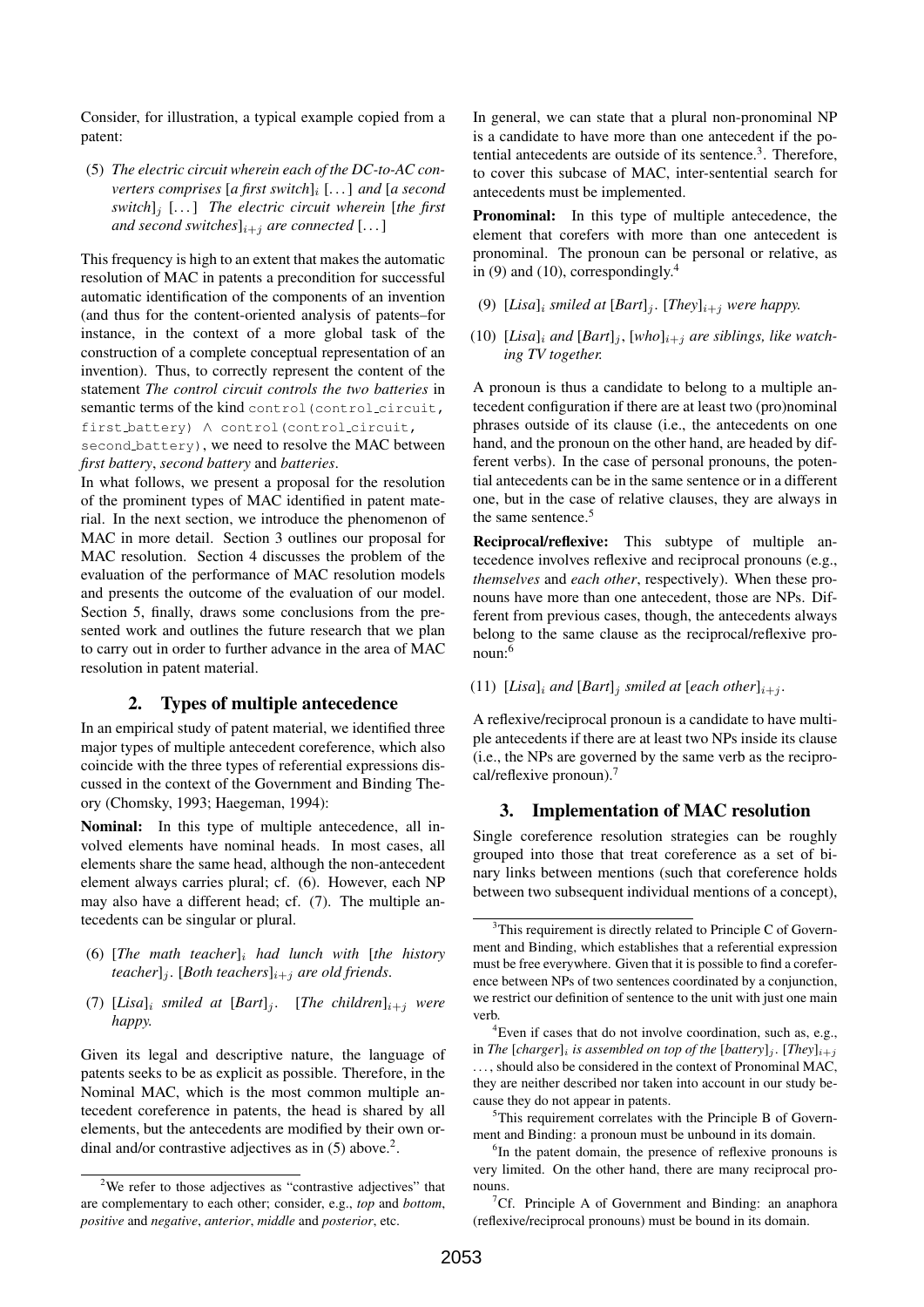and those that treat it as a cluster of entities (such that coreference holds between all mentions of a concept). In both, all mentions of the same concept across the text are captured: in the first, in terms of a concatenation of binary links between mentions into a chain (or, more generally, into a connected graph); in the second, in terms of a bag of mentions. In contrast, MAC is a local phenomenon: the relation between a given referent and its antecedents is unique in the sense that a MAC antecedent cannot act in its turn as referent–even if the referent or one or more of the antecedents obviously can also belong to distinct single coreference chains. When designing the multiple antecedence coreference resolution strategy, this locality should be taken into account.

Below, we outline our multiple antecedence coreference resolution strategy in patents for all three major types of MAC (see the previous section). The NPs that serve as antecedents in all three types can be assumed to contain a head, modified by an ordinal or a contrastive adjective  $(Adj_{1,2})$  and an optional non-contrastive adjective  $(Adj_{a})$ ; if both modifiers appear, the contrastive adjective is more external, and therefore it appears further from the head:

(12)  $NP_1$ :  $Adj_1 + (Adj_a) + Head_{sg}^i{}^8$ 

(13) NP<sub>2</sub>: Adj<sub>2</sub> + (Adj<sub>a</sub>) + Head<sup>i</sup><sub>sg</sub>

The strategy has thus to relate antecedents of this kind with their referent, which is specific to each type of MAC.

The strategy has been implemented in Java as a GATE (Cunningham et al., 2011) processing resource plug-in. The plug-in receives as input nominal chunks of the syntactic dependency tree of a patent sentence, obtained using the joint morphological and syntactic parser (Bohnet et al., 2013) from MATE tools. $9$  and outputs the list of MACs. As in Stanford Coreference Resolution (Raghunathan et al., 2010), we solve each case of multiple antecedence coreference as an independent rule-based sieve.<sup>10</sup>

#### 3.1. Nominal multiple coreference

The resolution of multiple antecedent coreference between nominal elements is carried out in two stages: 1. *Antecedent grouping*, and 2. *Antecedents and plural match*. During the antecedent grouping stage, singular NPs that appear in the same sentence and share number, head and pre-nominal modifiers (except those that are ordinal or contrastive) are grouped as a single element. Thus, for instance, if there are two NPs that follow the pattern detailed in (12) and (13), such as *first alkaline battery* and *second alkaline battery*, the system groups both NPs into a single plural NP3, getting the phrase *first and second alkaline batteries*, which has the following structure:

(14) NP<sub>3</sub>: Adj<sub>1</sub> + Adj<sub>2</sub> + (Adj<sub>a</sub>) + Head<sup>i</sup><sub>pl</sub>

After the grouping stage, the second stage carries out the matching. During this second stage, each constructed NP of the kind of  $NP<sub>3</sub>$ , resulting from the first stage, is matched with the closest posterior (with respect to  $NP_1$  and  $NP_2$ ) plural NP that has the same head and pre-nominal modifiers as  $NP_1$  and  $NP_2$ . When establishing the match, the following criteria are used:

- (i) Non-contrastive pre-nominal modifiers are optional in the referential phrase; if such modifiers are present, they must match the modifiers in the antecedent NPs (e.g., *the top battery charger* [. . . ] *the bottom battery charger* can corefer either with *the chargers*, *the battery chargers*, or with *the top and bottom (battery) chargers*).
- (ii) Contrastive adjectives are also optional in the referential phrase; if they are present, all of them must equally appear in the antecedent NPs. Thus, there is a multiple antecedent coreference between *the first battery* [. . . ] *the second battery* [. . . ] and *the first and second batteries*, but not between *the first battery* [. . . ] *the second battery* [. . . ] and *the first batteries*.

So, with the plural NP at hand, the system looks for possible matches (according to the criteria described), as in simple coreference. It establishes a match when detected, and then it splits the antecedent into its multiple components, to strictly solve MAC. Thus, we can describe the process of resolving nominal MAC in terms of the following four sequential steps:

- 1. Composition:  $(NP_1 + NP_2) = NP_3$
- 2. **Matching**:  $NP_3 \Leftrightarrow NP_x$
- 3. Decomposition:  $NP_3 = (NP_1 + NP_2)$
- 4. MAC resolution:  $(NP_1 / NP_2) \Leftrightarrow NP_x$

Most cases of nominal MAC are anaphoric: the antecedent NPs precede the referential element. However, there are also cases of cataphora, where the coreferential element precedes the antecedent(s). In order to cover both anaphora and cataphora, the sieve is executed in two runs: from the beginning to the end of the text, and from the end to the beginning of the text.

#### 3.2. Multiple coreference involving personal/relative pronouns

Multiple antecedent anaphora resolution (i.e., coreference resolution that involves pronouns) varies depending on the type of pronoun involved.

The anaphora resolution sieve that covers plural personal pronouns consists of two steps. First, the pronouns are identified. $11$  Second, from the pronoun location, the system goes backwards over the text until it finds two or more coordinated NPs (each having the structure of  $NP<sub>1</sub>$  and  $NP<sub>2</sub>$ in (12) and (13) above) and assigns them the status of antecedents of the pronoun; cf. the following example:

<sup>8</sup>The parentheses mark optional elements.

<sup>&</sup>lt;sup>9</sup>The parser has been optimized for parsing patent material (Pekar et al., 2014).

<sup>&</sup>lt;sup>10</sup>For single antecedent coreference resolution in patents that uses an adapted version of Stanford Coreference Resolution, see (Bouayad-Agha et al., 2014).

 $11$ In patents, the only plural pronouns that appear are those in third person: *they* and *them*.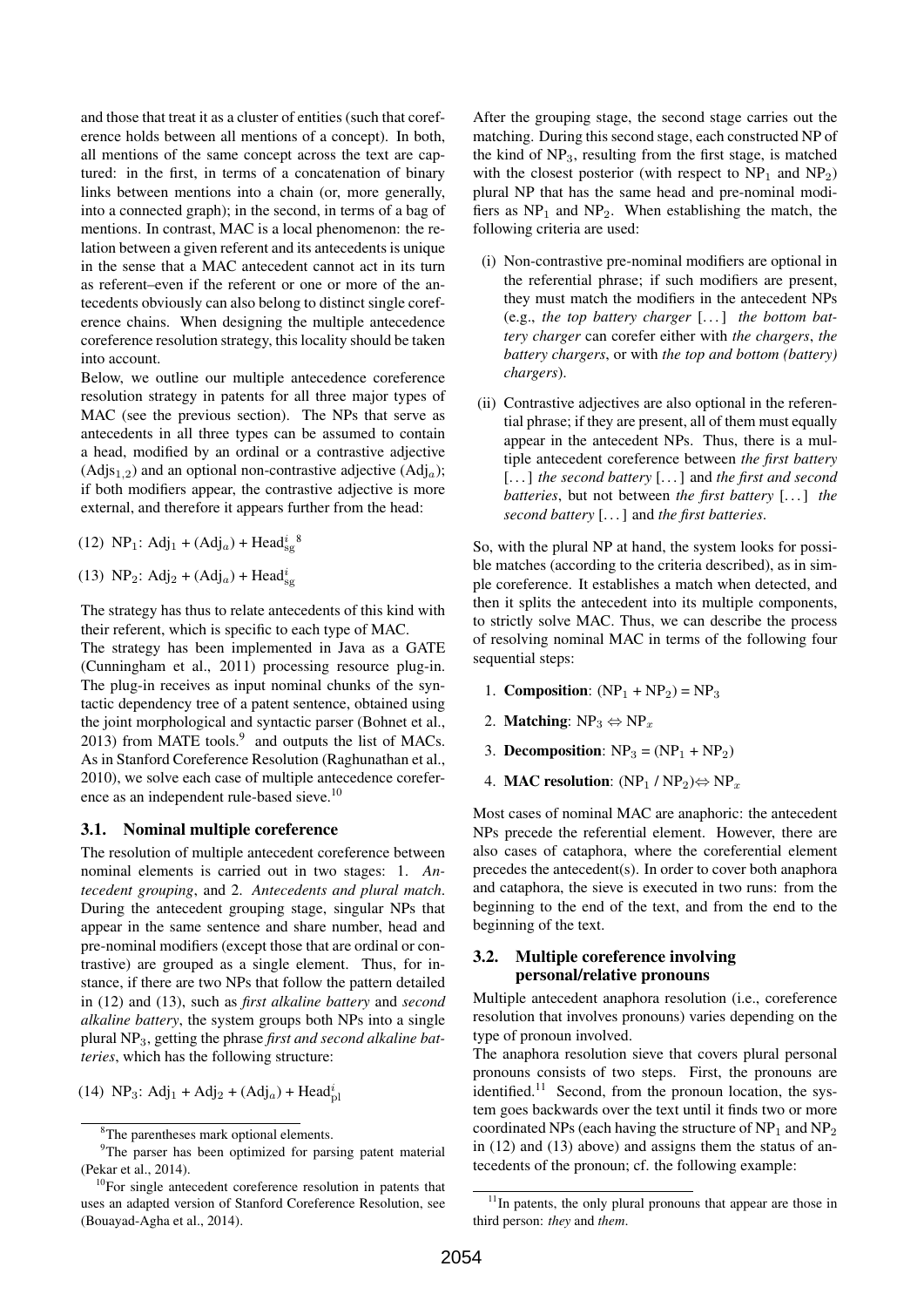$(15)$  [...] *comprising* [a top battery] $_{A_1}$  and [a bottom bat $f(\textit{tery})_{A_2}$ . **They** are connected [...]

Since our search for antecedents is restricted to coordinated NPs, cases where there is no explicit coordination (through a conjunction) are not detected (as, e.g., *The first battery is connected to the starting device. The second battery is in reserve. Both are alkaline*).

The MAC resolution sieve that includes relative pronouns is carried out in the same way as the one involving personal pronouns, but the search is limited to the same sentence as the relative pronoun; cf. (16):

 $(16)$  [...] *comprising* [a top battery] $_{A_1}$  and [a bottom bat $f(\textit{try})_{A_2}$ , which are connected [...]

#### 3.3. Reflexive/reciprocal pronoun multiple reference

The nature of multiple coreference anaphora resolution that involves reflexive/reciprocal pronouns implies the use of syntactic parsing for finding the multiple antecedents, given that antecedents and pronoun should depend on the same head. However, as the parser performance is not optimal in patents (e.g., it does not always detect correctly coordinations or the scope of the clause) (Burga et al., 2013), instead of relying on the resulting dependency tree, we use other criteria to establish the clause and, therefore, restrict the search: the system only evaluates cases in which there is at most one content verb between the pronoun and the antecedent candidate (with the candidates having the same structure as  $NP_1$  and  $NP_2$  in (12) and (13) above), and where there are no determined punctuation marks (":" and ";") between them. Also, the system considers as antecedent candidates only those NPs that are not prepositional complements. An example of this subtype of MAC is shown below in (17):

(17)  $\left[\dots\right]$  [*a top battery*]<sub> $A_1$ </sub> *and* [*a bottom battery*]<sub> $A_2$ </sub> *are connected to each other* [...]

### 4. Evaluation of MAC Resolution

### 4.1. General Considerations

The evaluation metrics used in single coreference resolution strategies reflect the two different views on coreference (as a connected graph of mentions or as a bag of mentions) mentioned in Section 3. For the first, see, e.g., MUC and Pairwise F1 (Vilain et al., 1995) or Rand (Finkel and Manning, 2008); for the latter, e.g., B-cube (Bagga and Baldwin, 1998), CEAF (Luo, 2005), ACE-Value (NIST, 2003), Mutual Information (Popescu-Belis et al., 2004), BLANC (Recasens and Hovy, 2011). As already in the case of coreference resolution, we cannot use the same metrics for MAC resolution.

In accordance with the locality of MAC, the evaluation of MAC resolution strategies can be interpreted as a two step task:

(i) assessment of the quality of a strategy with respect to the identification of the referent: how many of the MAC referents in the ground truth have been detected and how many mentions have been erroneously considered to be MAC referents; and

(ii) assessment of the quality of a strategy with respect to the antecedents of a given referent: how many of the antecedents of each referent have been recognized and, again, how many mentions have been considered erroneously to be antecedent of a MAC referent.

For both, we use precision and recall. The assessment of the quality of antecedent recognition is done on correctly recognized referents only.

Obviously, we could have measured only precision and recall of the detection of antecedents, without considering whether the referent has been recognized correctly or not, and possibly even combining precision and recall into a single  $F_1 \, score$ . However, while this would give us a suitable measure to compare the performance of different approaches, it would not provide us with any details with respect to the behavior of our approach.

#### 4.2. Evaluation of MAC resolution on patent material

To evaluate the proposed MAC resolution model on patent material, we manually annotated a patent corpus with MAC. To ensure a suffuciently large ground truth, the annotated corpus consists of sentences that not necessarily form a coherent chunk of text.

For evaluation, the corpus was first parsed with Bohnet et al. (2013)'s parser, which was further adapted to the patent domain (Pekar et al., 2014). To assess the influence of parser errors on the quality of our MAC resolution model, we ran two experiments. In the first, we used the output of the parser as is; in the second, we manually corrected the parser output and then ran the MAC module on the corrected output.

The results are shown in Table 1. 'referent precision' /'referent recall' reflects how the quality of the detection of the referents in the gold dataset; 'antecedent precision'/'antecedent recall' assesses the quality of the identification of antecedents attached to a correctly identified referent only; 'global precision' and 'global recall' as well as the corresponding  $F_1 \text{score}$  reflect the performance of our model on all antecedents, no matter whether their referents have been recognized correctly or not.

It can be observed that we achieve a global  $F_1 \, score$  of 80%, with precision higher than recall. With respect to the parser error propagation, we see a drop of 7.5% in the final  $F_1 score$ , compared to the use of corrected parser output. In this case, most of the drop affects the recall (10%), while precision decreases by a 1.9% only. In other words, referent detection is more sensible to parser errors than the detection of antecedents.

# 5. Conclusions

The phenomenon of multiple antecedence coreference is prominent in patent material, such that it appears necessary to develop a MAC resolution model in order to provide the necessary information for such downstream tasks as information extraction from patents, abstractive summarization of patents, invention-oriented conceptual map construction, etc.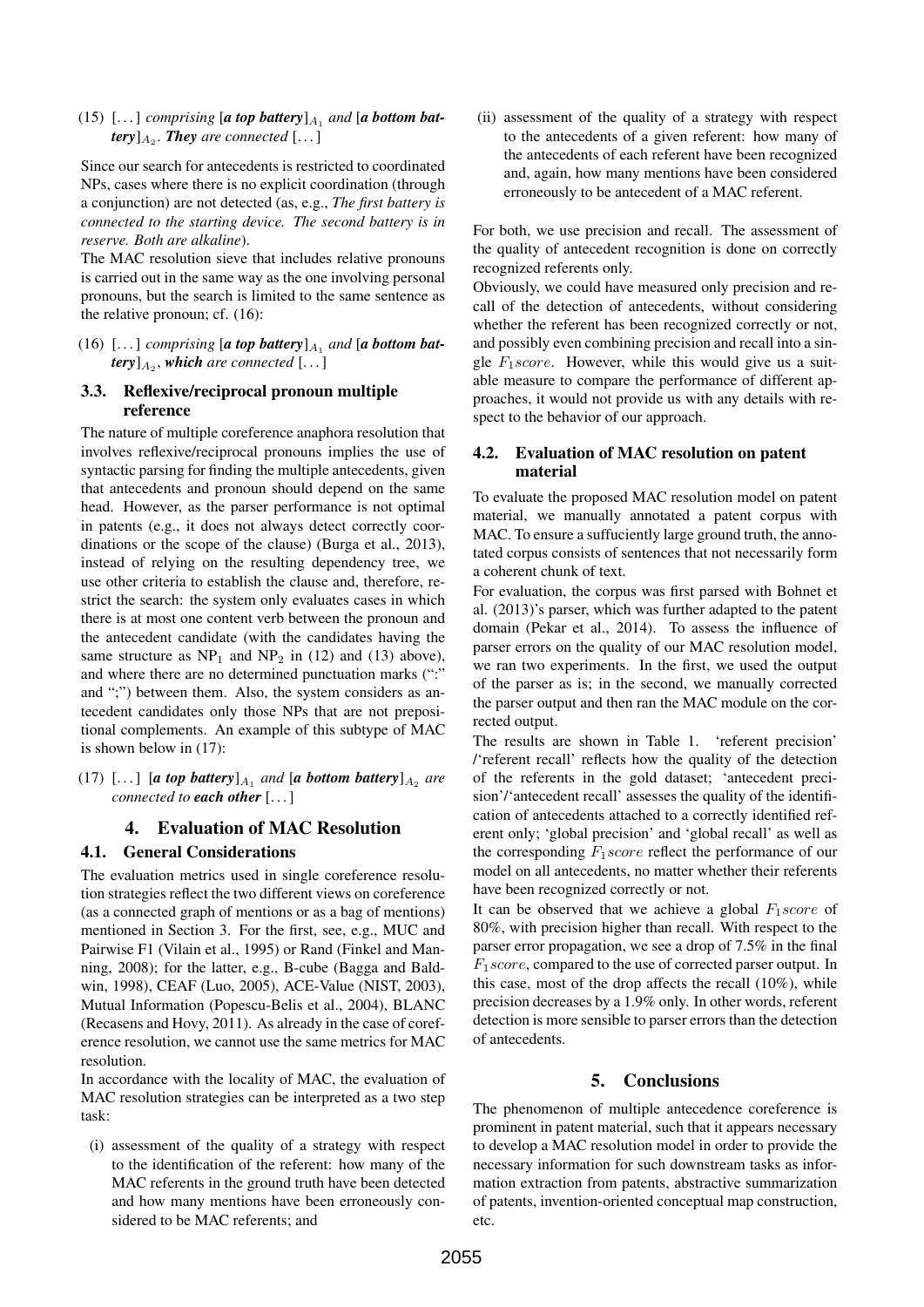| run                  | referent<br>precision | referent<br>recall | antecedent<br>precision | antecedent<br>recall | global<br>precision | global<br>recall | global<br>$\mathit{F}_1$ |
|----------------------|-----------------------|--------------------|-------------------------|----------------------|---------------------|------------------|--------------------------|
| uncorrected<br>parse | 89.4%                 | 77.3%              | 90.6%                   | 85.3%                | 85.2%               | 63.0%            | $72.5\%$                 |
| corrected<br>parse   | 95.0%                 | 86.3%              | 91.8%                   | 87.1%                | 87.1%               | 73.9%            | $80.0\%$                 |

Table 1: Evaluation results of the proposed MAC resolution model on the original and corrected parser output

We presented a rule-based sieve-oriented proposal to handle the three major types of multiple antecedence coreference resolution. Our model achieved good performance figures (85.2% precision and 63.0% recall on uncorrected parser output, without any restriction to correctly recognized referents), although the recall can (and should) be improved. The relatively low (compared to precision) recall can be explained by the paradigm we adopted for our model: it is rule-based and, therefore, its coverage is limited to the scope of the rules. Cases that are not covered by the rules are not recognized. On the other hand, the annotation of patent material with coreference phenomena is a very time consuming and complex task, such that the compilation of a sufficiently large training dataset for a statistical approach appears out of the reach–at least for a timely constrained exercise. The expansion of the rule set for higher coverage seems thus to be the most obvious solution. In the future, we will dedicate further work to this task.

Our experiments have also shown that errorenous parser output significantly affects the quality of MAC resolution. Since MAC resolution is bound to use syntactic features (be it for training or in rule conditions), additional work must also be invested into the amelioration of the parser performance on patent material.

# 6. Acknowledgements

The research reported in this paper has been carried out in the scope of the iPatDoc project, which was funded by the European Commision under the contract number FP7- SME-606163.

# 7. Bibliographical References

- Aone, C. and Bennett, S. (1995). Evaluating Automated and Manual Acquisition of Anaphora Resolution Strategies. In *Proceedings of the 33rd Annual Meeting on Association for Computational Linguistics*, ACL '95, pages 122–129, Stroudsburg, PA, USA.
- Bagga, A. and Baldwin, B. (1998). Algorithms for scoring coreference chains. In *The first international conference on language resources and evaluation workshop on linguistics coreference*, volume 1, pages 563–566. Citeseer.
- Baldwin, B. (1997). Cogniac: high precision coreference with limited knowledge and linguistic resources. In *Operational Factors in Practical, Robust Anaphora Resolution for Unrestricted Texts*, pages 38–45.
- Bertrán, M., Borrega, O., Recasens, M., and Soriano, B. (2008). AnCoraPipe: A tool for multilevel annotation. *Procesamiento del Lenguaje Natural*, 41.
- Bohnet, B., Nivre, J., Boguslavsky, I., Farkas, R., Ginter, F., and Hajic, J. (2013). Joint morphological and syntac- ´ tic analysis for richly inflected languages. *Transactions of the Association for Computational Linguistics*, 1:415– 428.
- Bouayad-Agha, N., Burga, A., Casamayor, G., Codina, J., Nazar, R., and Wanner, L. (2014). An exercise in reuse of resources: Adapting general discourse coreference resolution for detecting lexical chains in patent documentation. In *Proceedings of the International Conference on Linguistic Resources and Evaluation (LREC)*, Reykjavik, Iceland.
- Burga, A., Codina, J., Ferraro, G., Saggion, H., and Wanner, L. (2013). The challenge of syntactic dependency parsing adaptation for the patent domain. In *Proceedings of ESSLLI*.
- Chomsky, N. (1993). *Lectures on Government and Binding: The Pisa lectures*, volume 9. Walter de Gruyter.
- Cunningham, H., Maynard, D., Bontcheva, K., Tablan, V., Aswani, N., Roberts, I., Gorrell, G., Funk, A., Roberts, A., Damljanovic, D., Heitz, T., Greenwood, M. A., Saggion, H., Petrak, J., Li, Y., and Peters, W. (2011). *Text Processing with GATE (Version 6)*.
- L. Eguren et al., editors. (2007). *Coreference, Modality and Focus*. John Benjamins.
- Finkel, J. R. and Manning, C. D. (2008). Enforcing transitivity in coreference resolution. In *Proceedings of the 46th Annual Meeting of the Association for Computational Linguistics on Human Language Technologies: Short Papers*, pages 45–48. Association for Computational Linguistics.
- Ge, N., Hale, J., and Charniak, E. (1998). A statistical approach to anaphora resolution. In *Proceedings of the Sixth Workshop on Very Large Corpora*, pages 161–170.
- Haegeman, L. (1994). *Introduction to Government and Binding Theory*. Blackwell Textbooks in Linguistics. Wiley.
- Hornstein, N. (1999). Movement and control. In *Linguistic Inquiry*, pages 30–69.
- Kayne, R. (2005). *Movement and Silence*. Oxford University Press.
- Kennedy, C. and Boguraev, B. (1996). Anaphora for Everyone: Pronominal Anaphora Resoluation Without a Parser. In *Proceedings of the 16th Conference on Computational Linguistics - Volume 1*, pages 113–118.
- Lasnik, H. (1989). *Essays on Anaphora*. Kluwer Academic Publishers.
- Luo, X. (2005). On coreference resolution performance